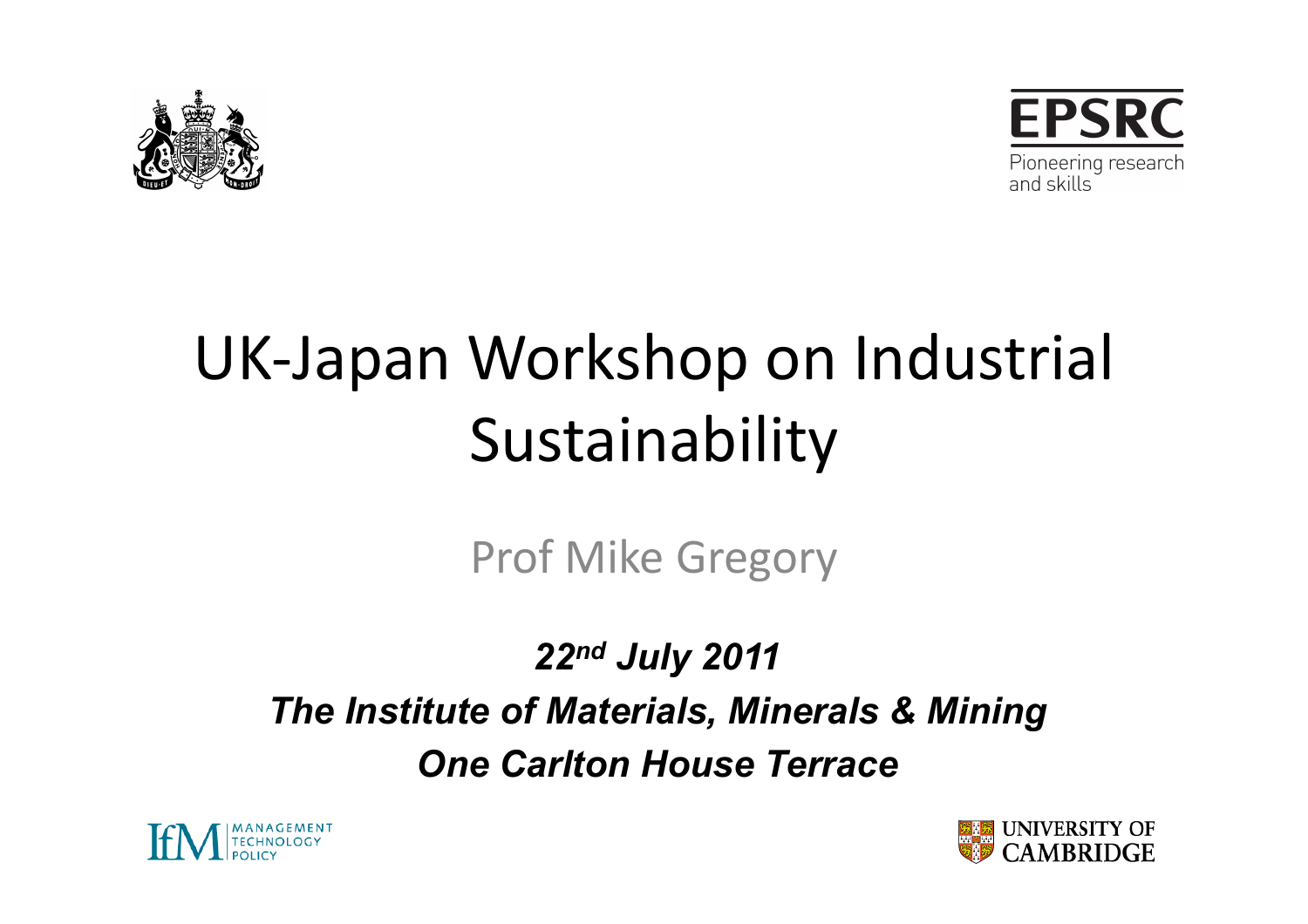### **Outline**

- Background to the visit
- Aims
- Outline of study tour
- Today's agenda
- What  $next?$



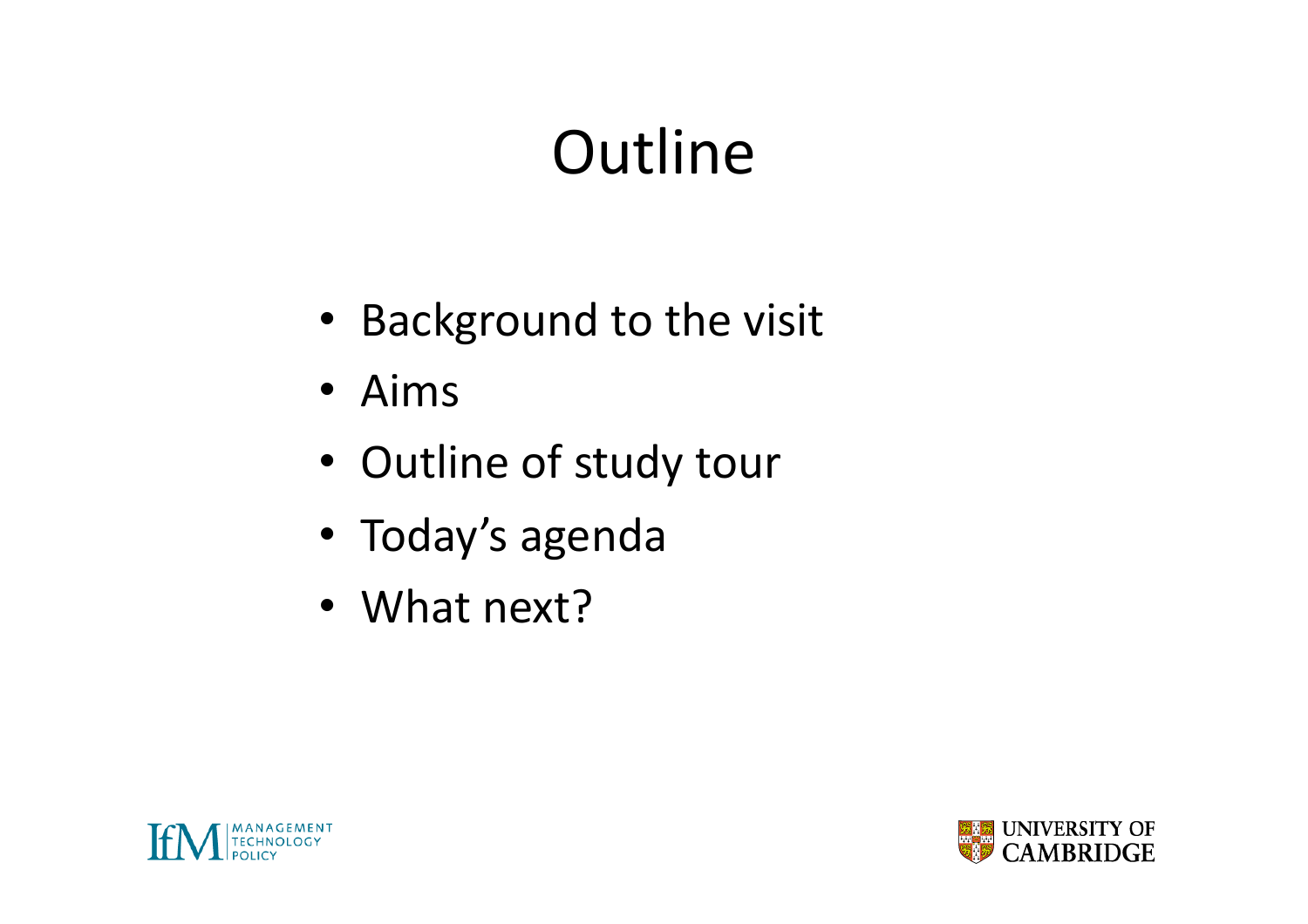## Origins of the Study Visit

- Symposium 2-3 June 2010
	- $-$  Green manufacturing
	- $-$  Eco-innovation
- Selected topics
	- $-$  Sustainability challenge
	- $-$  Skills & systems thinking
	- Society & assessment
	- Japanese excellence in efficiency





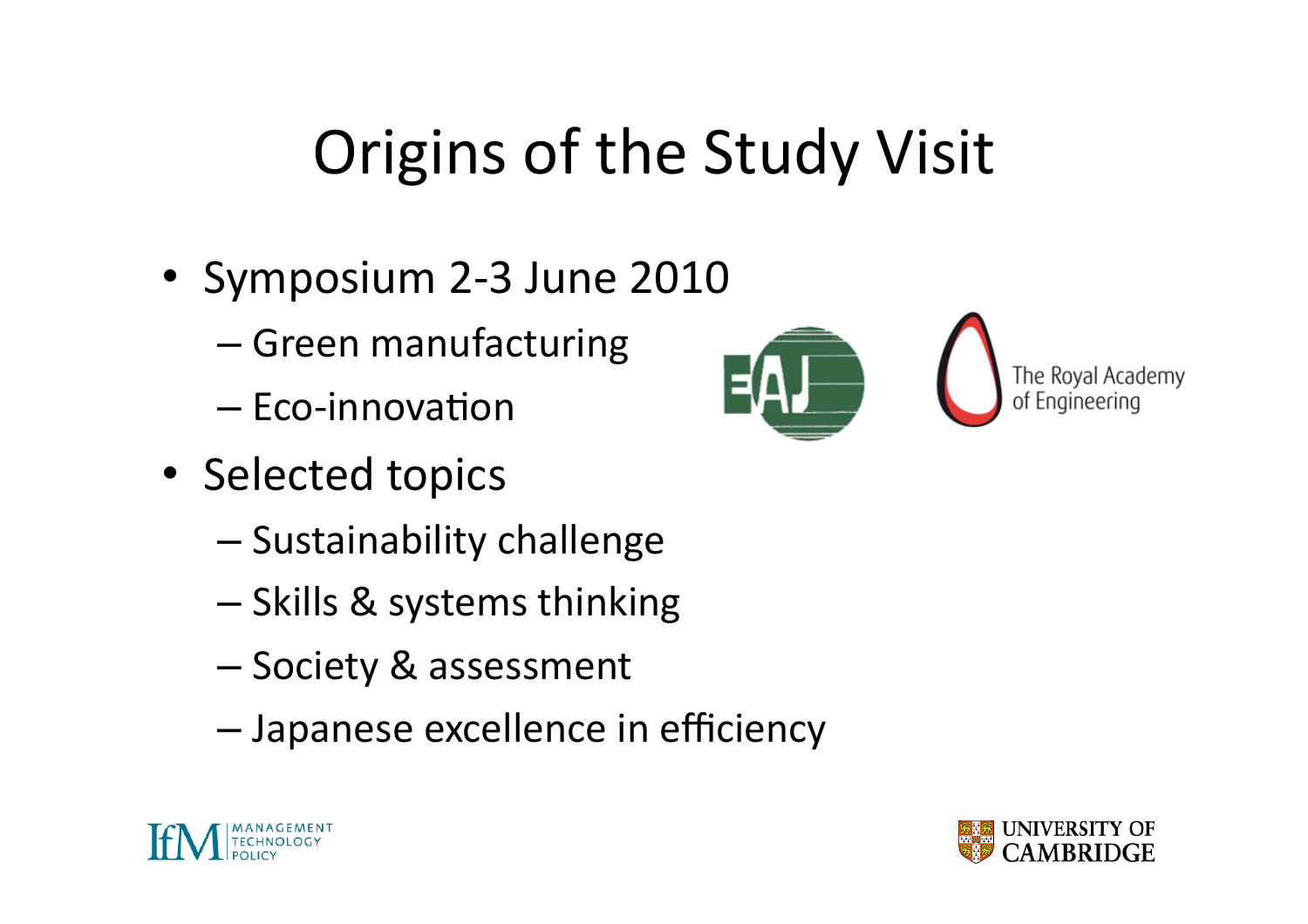



- Highlight case studies in best practice
- Academics to act as champions and advisors
- Involve young people in the response to the sustainability challenge
- Identify opportunities for mutual learning & collaboration



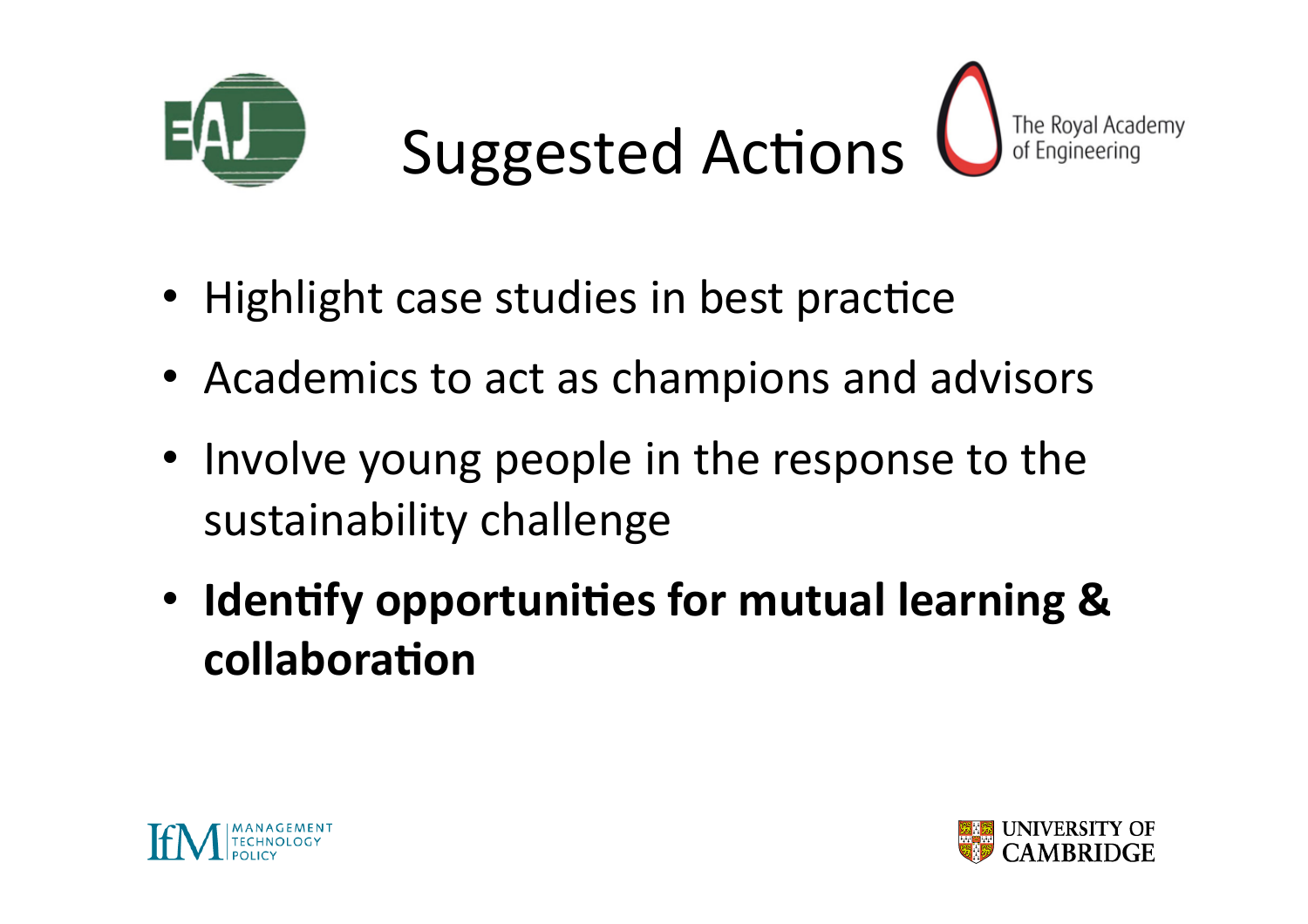



#### **UK-Japan Industrial Sustainability Study Visit & Workshop**

#### *Accelerating the contribution of education and research*

**Dr Jaqi Lee Dr Tim Short Prof Steve Evans by Dr Dai Morgan** *Dr Dai* **Morgan Dr Derek Gillespie** 

**Prof Mike Gregory Prof Shahin Rahimifard** 



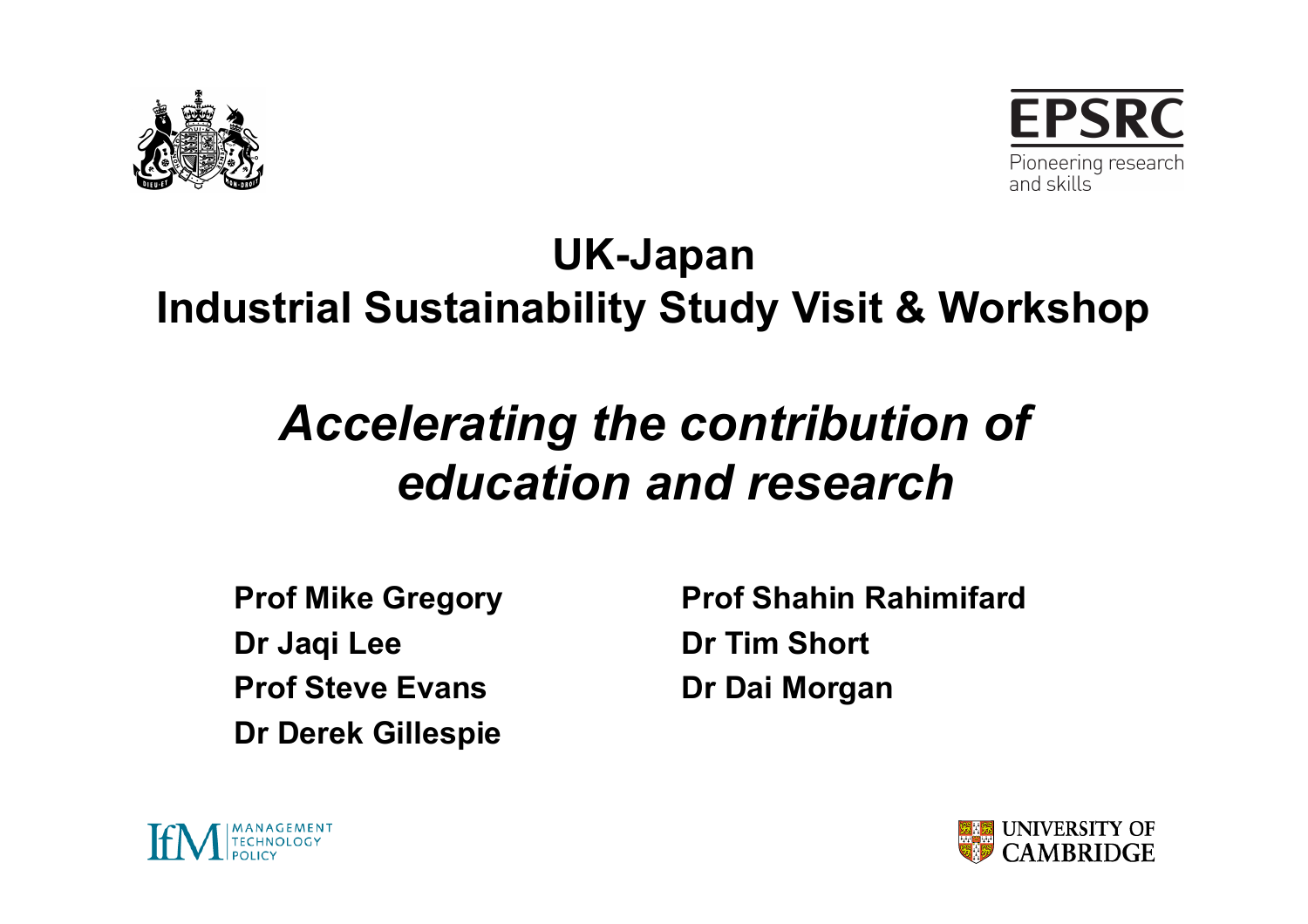

Industrial Sustainability



- Rapidly growing awareness of importance
- Complements focus on environment & energy
- Reflects a 'systems' view of industry
- Japan identified as home of much good practice
- EPSRC willing to support study visit



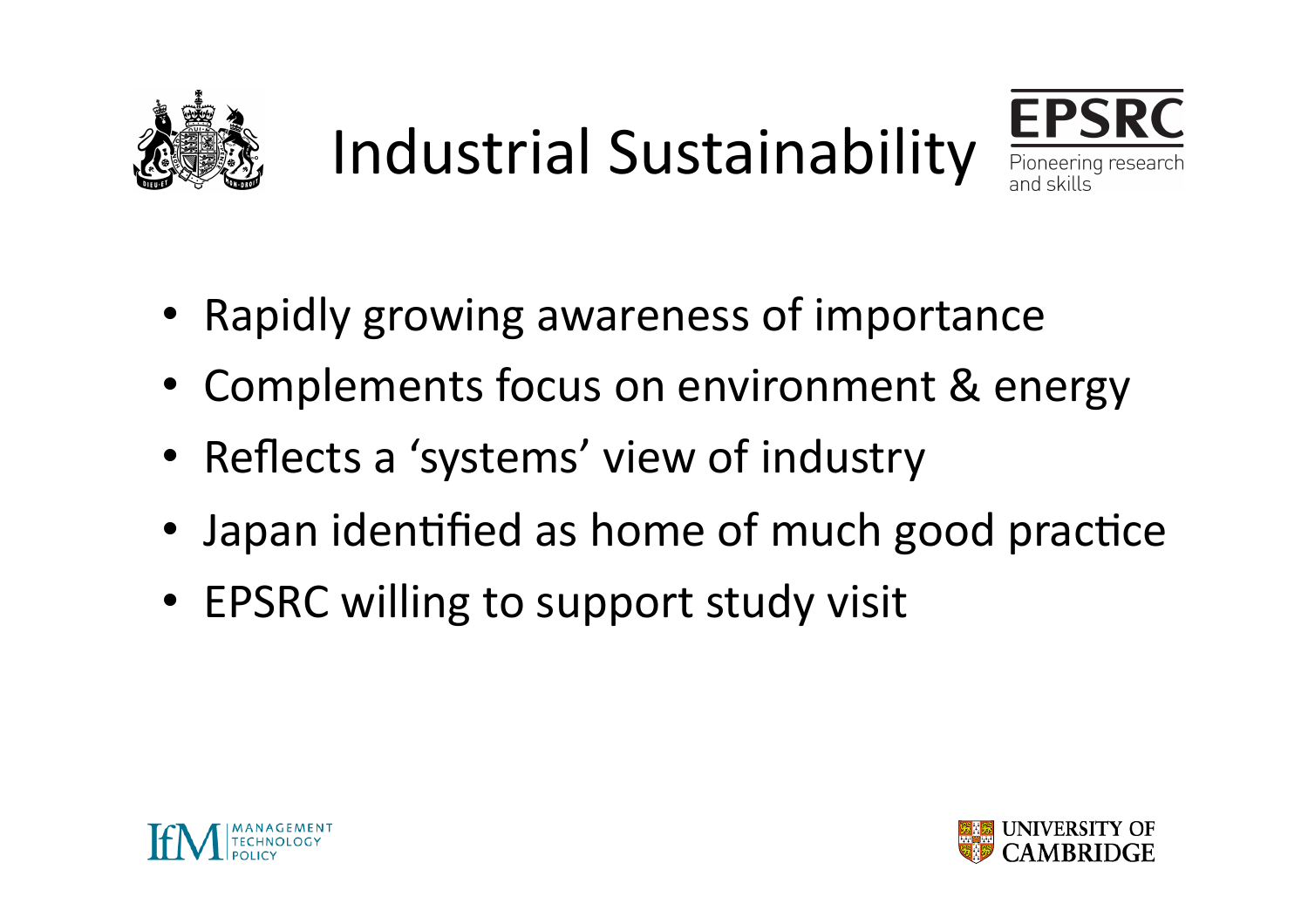





- Share experience and expertise in the field of education and research toward industrial sustainability.
- Identify current education and research best practices and industrial needs.
- $-$  Identify opportunities for collaborative projects between UK and Japan.



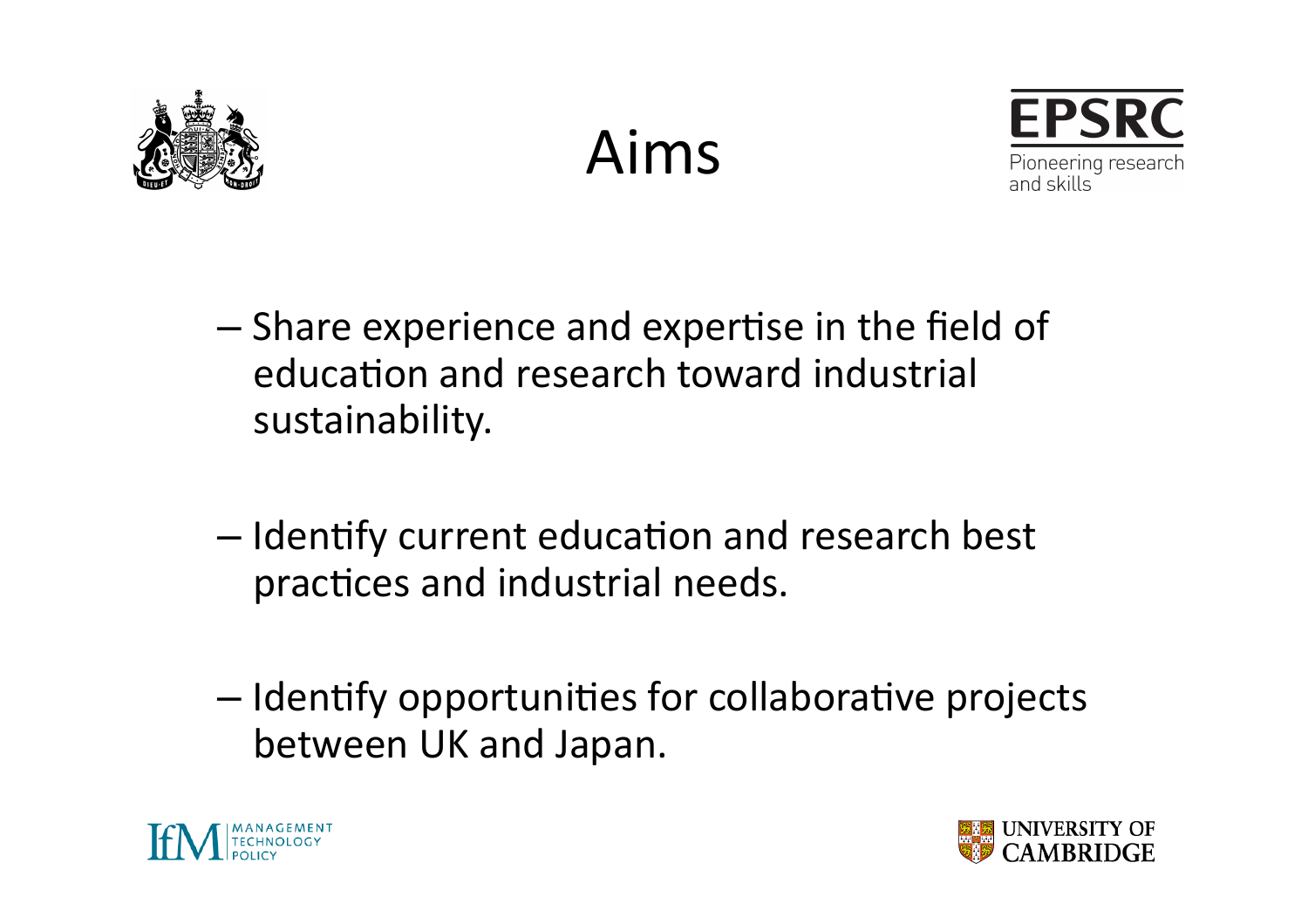

## The Team!



- **Prof Steve Evans Cranfield** 
	- Design, Production, Life Cycle Engineering
- **Dr Derek Gillespie EPSRC** 
	- Research structures and programme desigh
- **Prof Sir Mike Gregory Cambridge** 
	- Manufacturing Systems
- **Dr Jaqi Lee Surrey**  - Environmental strategy
- **Dr Dai Morgan Cambridge** 
	- Sustainable production
- **Prof Shahin Rahimifard Loughborough** 
	- Sustainable Manufacturing Systems
- **Dr Tim Short Liverpool** 
	- Engineering Design



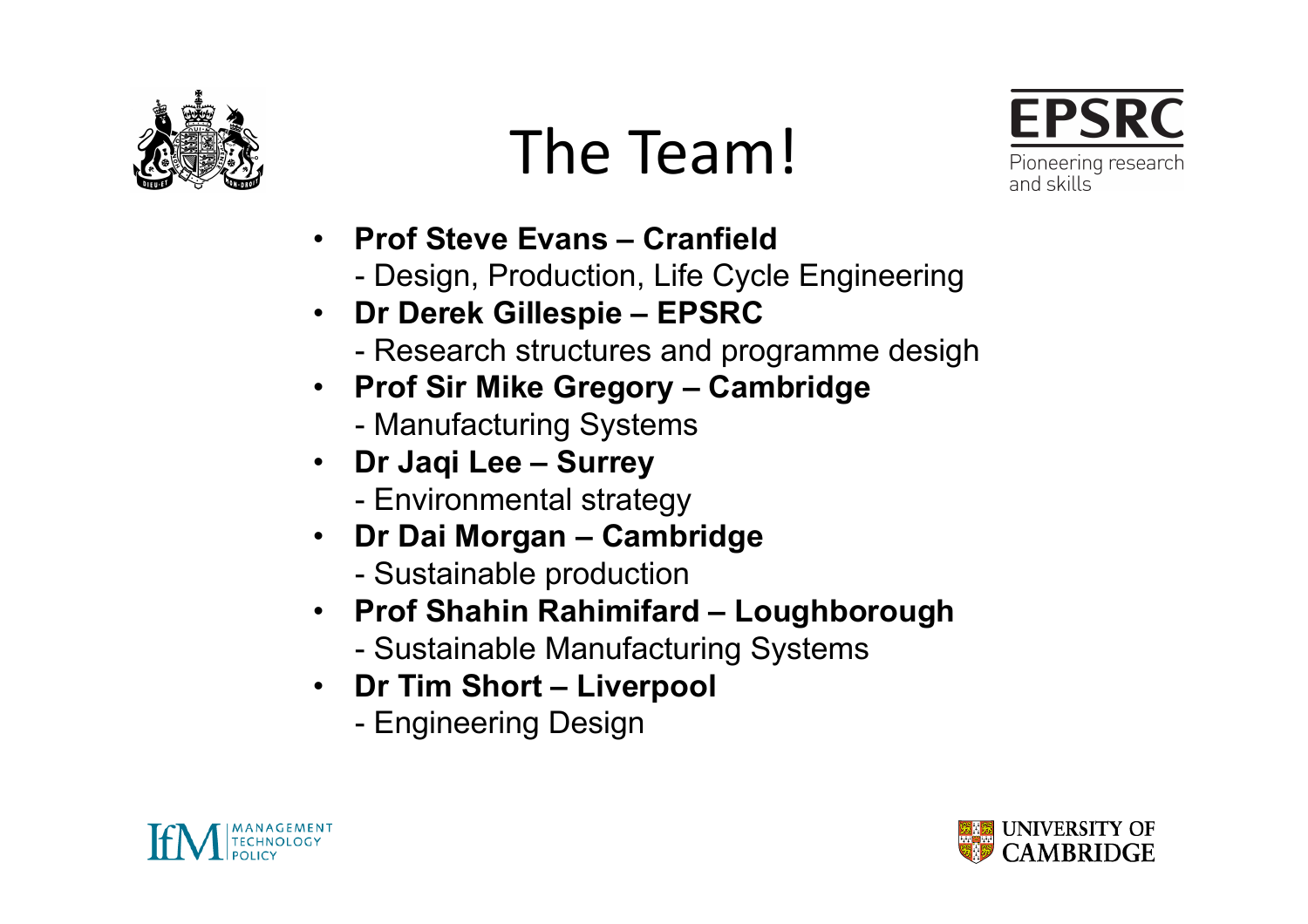

### Approach



Workshop to:

- meet leading Japanese academics
- share expertise and interests
- Identify areas for collaboration

Visits to:

- understand research context
- observe key institutions



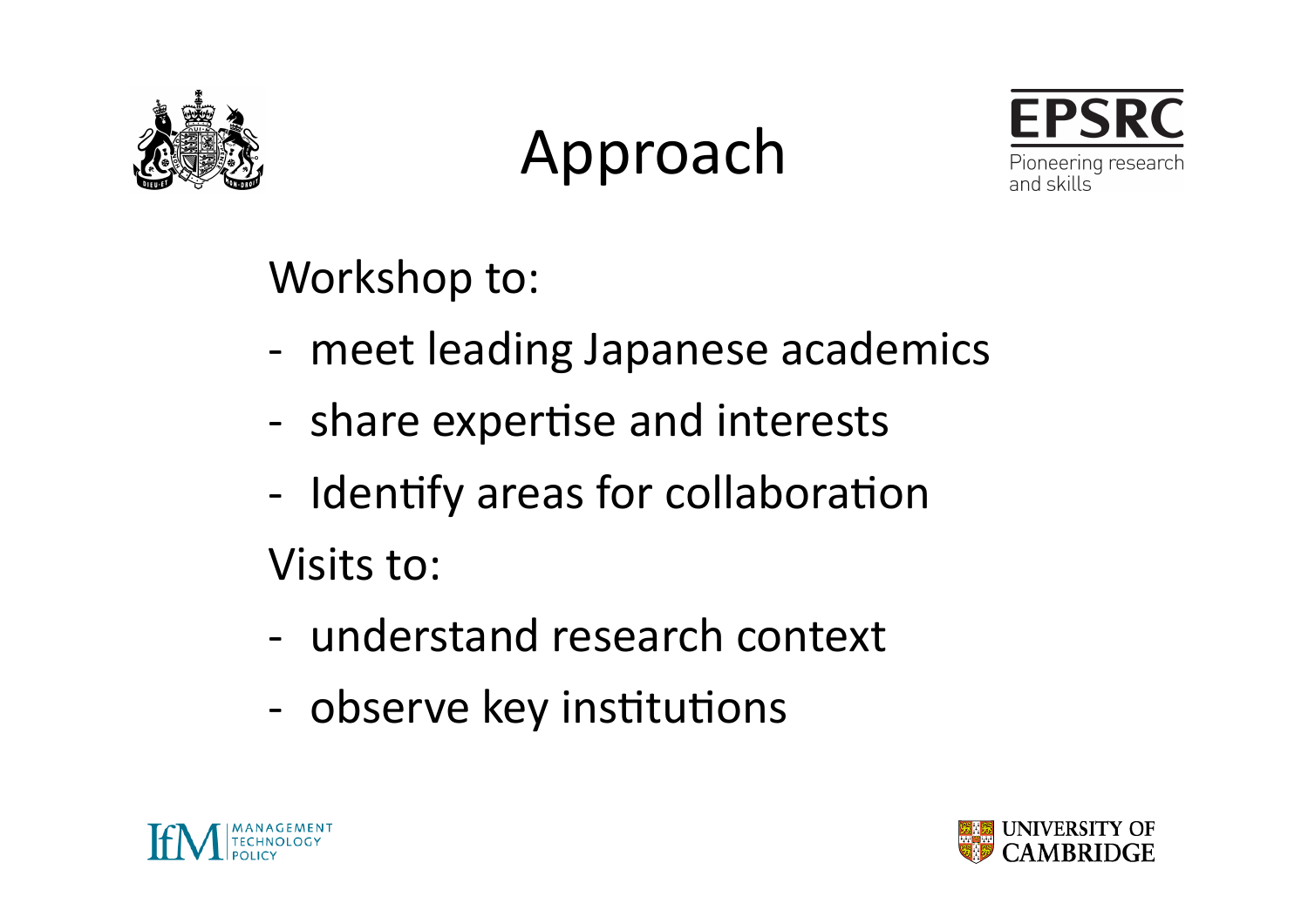

#### Workshop



- Presentations
- Breakout groups
- Collection & discussion
- Final Report
- Engineering Academy of Japan(
- Hosei University
- Osaka University
- The University of Tokyo
- Kobe University
- Keio University
- $-$  National Institute of Advanced Industrial Science and Technology (AIST)(
- $-$  Institute for Global **Environmental Strategies**
- **Shinshu University**



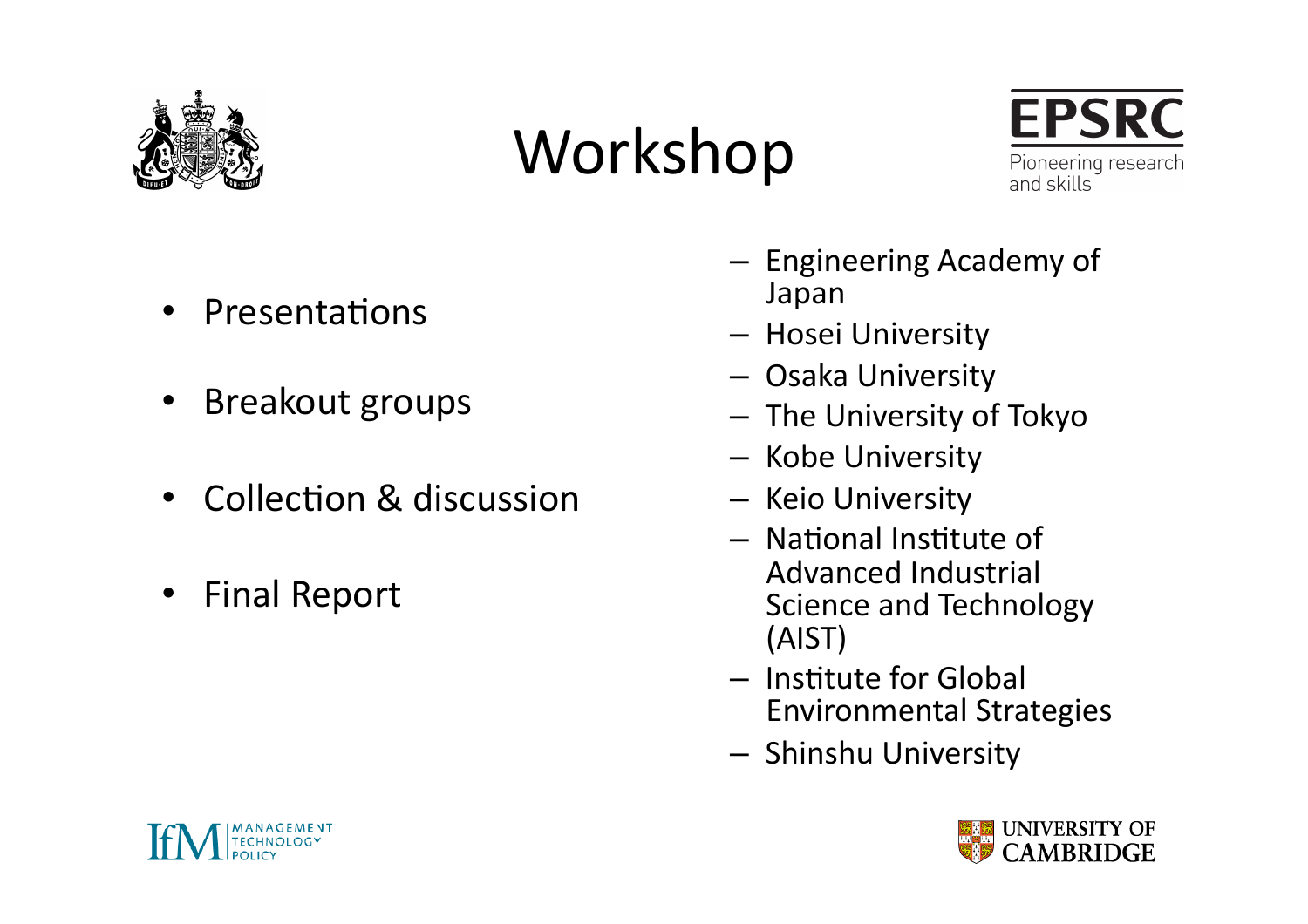





- Japan Science and Technology Agency (JST)
- Waseda University
- Institute for Global Environmental Strategies (IGES
- Keio University, Graduate School of System Design and Management
- Institute of Industrial Science (IIS), University of Tokyo,



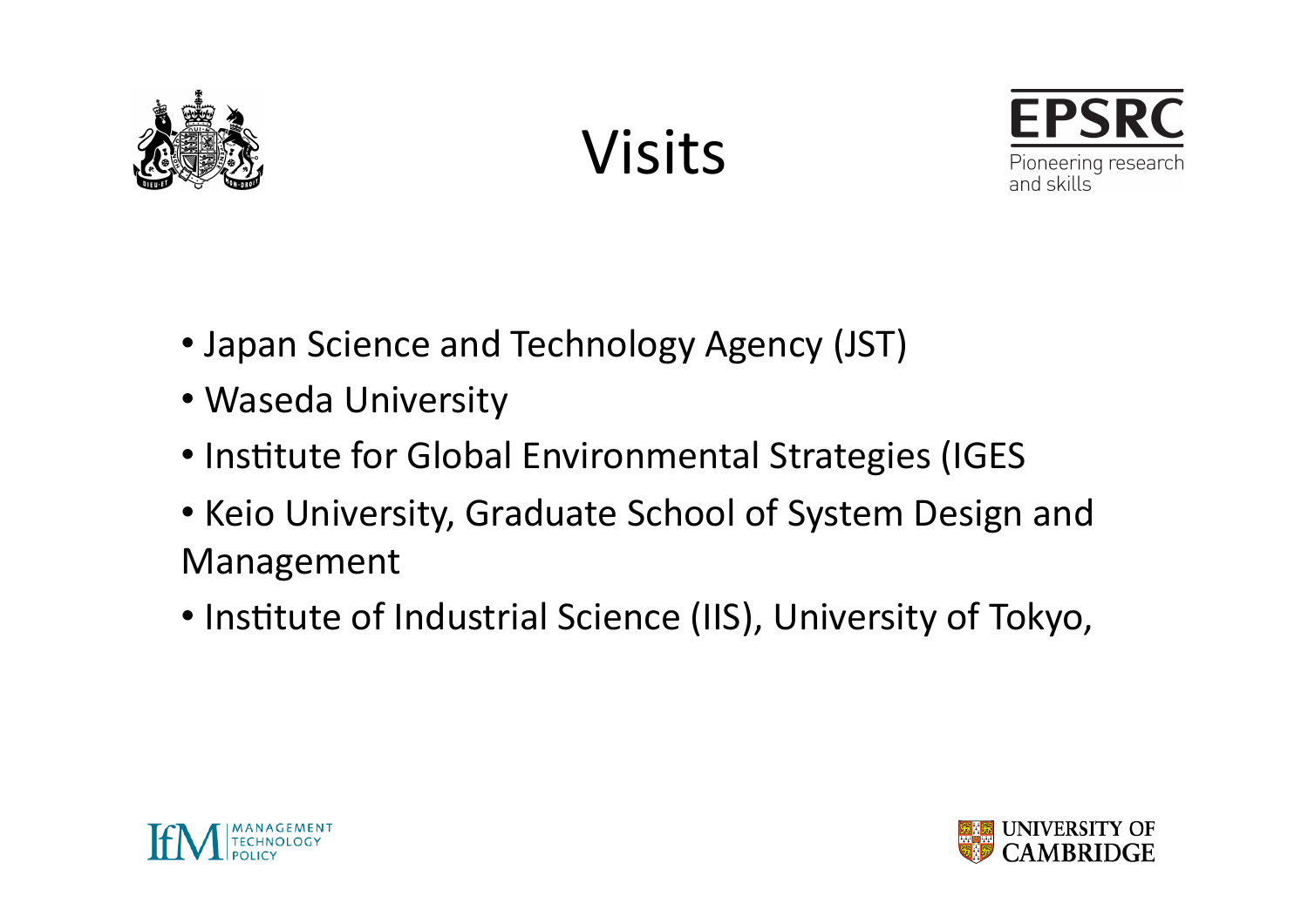#### UK-Japan Workshop on Industrial Sustainability

#### **Agenda**

| Time | <b>Activity</b>                        |                              |
|------|----------------------------------------|------------------------------|
| 0915 | <b>Registration Opens</b>              |                              |
| 0945 | Introduction to Workshop               | <b>Prof Sir Mike Gregory</b> |
| 0955 | Industrial Sustainability and Japan    | <b>Prof Steve Evans</b>      |
| 1015 | Panel Q&A, Workshop Briefing           | <b>UK Study Team</b>         |
| 1030 | <b>Break &amp; Poster Session</b>      |                              |
| 1045 | <b>Workshop Breakout Groups</b>        | <b>UK Study Team</b>         |
| 1145 | <b>Feedback from Workshop Groups</b>   | <b>Group Leaders</b>         |
| 1200 | Introduction to EPSRC Centre for       | <b>Prof Steve Evans</b>      |
|      | Innovative Manufacturing in Industrial |                              |
|      | Sustainability                         |                              |
| 1220 | Next Steps & Actions                   | <b>Prof Sir Mike Gregory</b> |
| 1230 | Lunch                                  |                              |
| 1300 | Close                                  |                              |







المحاملات الفارديف